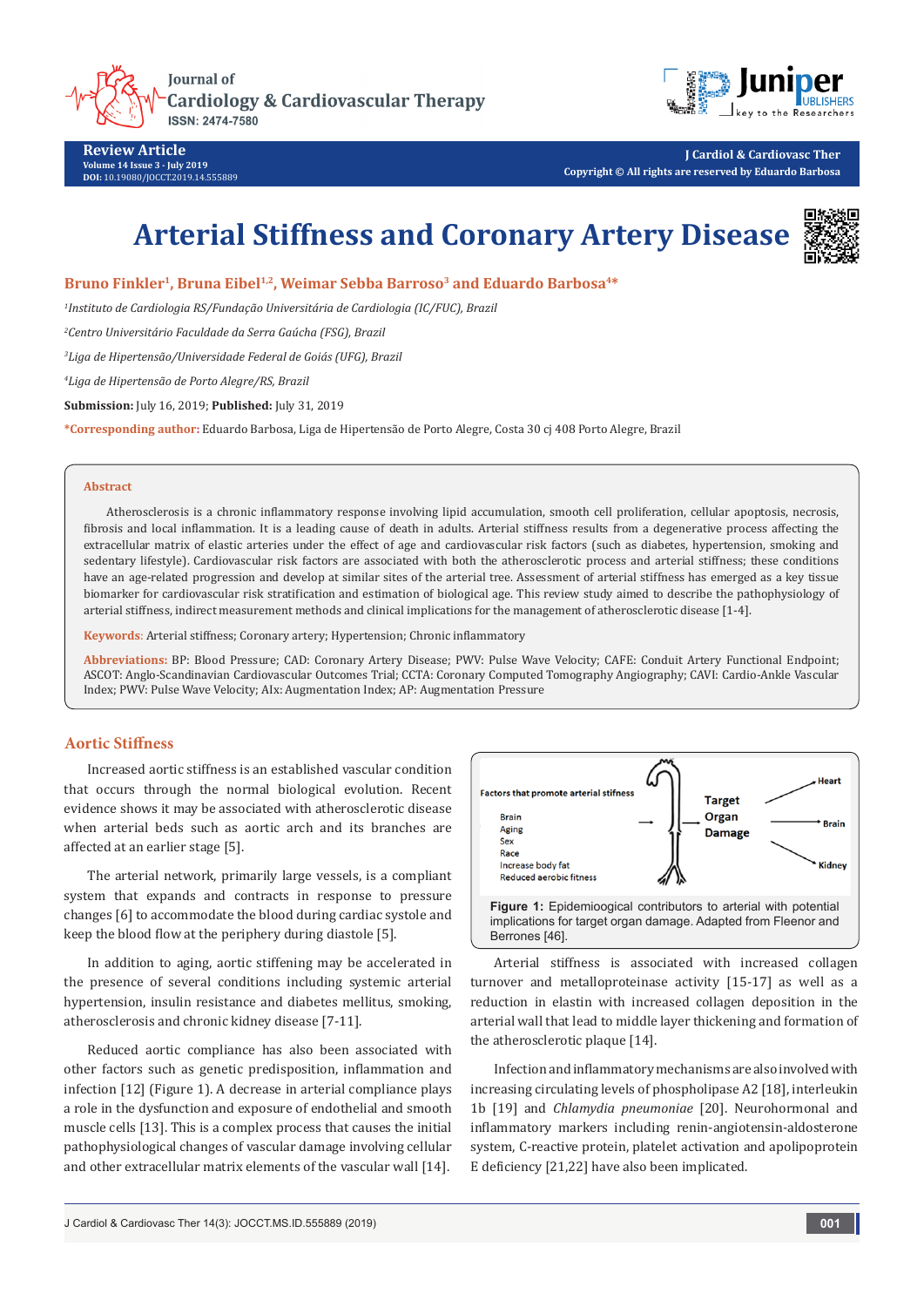#### **Pulse wave**

When the normal heart contracts during systole, it generates a pulse wave that is transmitted along the arteries. This wave is reflected by each bifurcation or other irregularities that it encounters and is then reflected back to its starting point- the heart [23].

In a system with preserved compliance, this wave is reflected back to the heart during diastole resulting in a rise in coronary perfusion pressure and a decrease in systolic blood pressure (BP) [23]. When aortic stiffness is increased, the pulse wave propagates backward prematurely in the cardiac cycle during systole and consequently leads to increased post-load, prolonged ventricular ejection, reduced oxygen delivery to the tissues and increased metabolic ventricular demand [24-26].

#### **Arterial stiffness and coronary artery disease**

Arterial stiffness is a manifestation of the atherosclerotic process and usually precedes the formation of obstructive plaques. It is thus an early marker of coronary artery disease (CAD) (Figure 2). Assessment of the arteries using non-invasive measurements including pulse wave velocity (PWV) has allowed to identify patients at higher cardiovascular risk. The Conduit Artery Functional Endpoint (CAFE) sub study [27] of the Anglo-Scandinavian Cardiovascular Outcomes Trial (ASCOT) [28] reported that hypertensive patients with lower central BP (measured by radial artery applanation tonometry and PWV) showed fewer cardiovascular outcomes than those with apparently controlled BP in peripheral measurements but with high central BP levels.



Other authors have investigated the correlation between CAD and aortic stiffness assessed by PWV and augmentation index (AIx). The Framingham Heart Study assessed PWV, pulse wave reflection (AIx, brachial pressure amplification) and central pulse pressure in 2,232 patients and correlated these measures with major cardiovascular outcomes including myocardial infarction, stroke, unstable angina and heart failure. The multivariate analysis showed that patients with higher PWV values had 48% higher risk of cardiovascular events regardless of other risk factors associated (p=0.002). The other aortic stiffness measurements assessed did not show to be as valuable [29].

A cohort study from China (2011) [30] evaluated 706 asymptomatic patients for the association between aortic stiffness measurements as assessed by ankle brachial PWV and coronary atherosclerosis as assessed by coronary computed tomography angiography (CCTA). The multivariate logistic regression analysis revealed that the cut-off PWV value at 14–18 m/s had an odds ratio (OR) of 3.16 for the association with coronary atherosclerosis (p<0.001).

Several other studies have demonstrated the association of different arterial stiffness measurements with CAD. Weber et al. [31] evaluated a cohort of 465 Austrian men with CAD undergoing coronary angiography and its correlation with aortic stiffness measurements (PWV, AIx and augmentation pressure). They found a positive associated between high AIx and CAD (OR 4.06) [27]. Byung-Hee Oh et al. [32] assessed the association of the cardioankle vascular index (CAVI) and the presence of calcification and coronary stenosis detected by CCTA. They reported an association between CAVI and >50% coronary stenosis (OR 2.8; p=0.032) [31].

To support the use of arterial stiffness measurements as markers for primary prevention in target populations, two studies examined these measurements in elderly patients and patients with type 2 diabetes mellitus (DM2). Gaszner et al. conducted a case-control study to assess PWV and AIx in two different groups of cardiovascular patients: DM2 and CHD. After stratification by gender and age, BP and heart rate, they found a significant association of CAD with PWV ( $p<0.01$ ) and AIx ( $p<0.5$ ). Interestingly, after they compared the results of patients with DM2 with healthy controls, only increased PWV values remained significant (p<0.05), which may suggest different outcomes depending on the methodology used to assess arterial stiffness [32]. Similarly, in a case-control study, Po-Chang Wang et al. [33] found a relationship of aortic stiffness with CAD and aging (elderly individuals over 65 years). They assessed brachial-ankle PWV measurements and found a significant relationship between PWV and the presence of CAD in elderly patients (OR 1.097; p=0.026) [34].

The use of arterial stiffness measurements as indicators for secondary prevention as an additional risk stratification approach has gained increasing ground in recent research. For more effective non-invasive risk stratification of patients with suspected or established CHD, several studies have investigated the correlation between aortic stiffness measures and severity of CAD.

Yoshikawa et al. [35] demonstrated a relationship between aortic stiffness and coronary reserve flow in patients with CAD. They found a significant correlation of increasing PWV measurements and number of damaged coronary vessels [35]. Xiong et al. [36] examined in a cohort of 321 patients with suspected CAD the relationship between brachial-ankle PWV and severity of CAD as assessed by the SYNTAX score and found a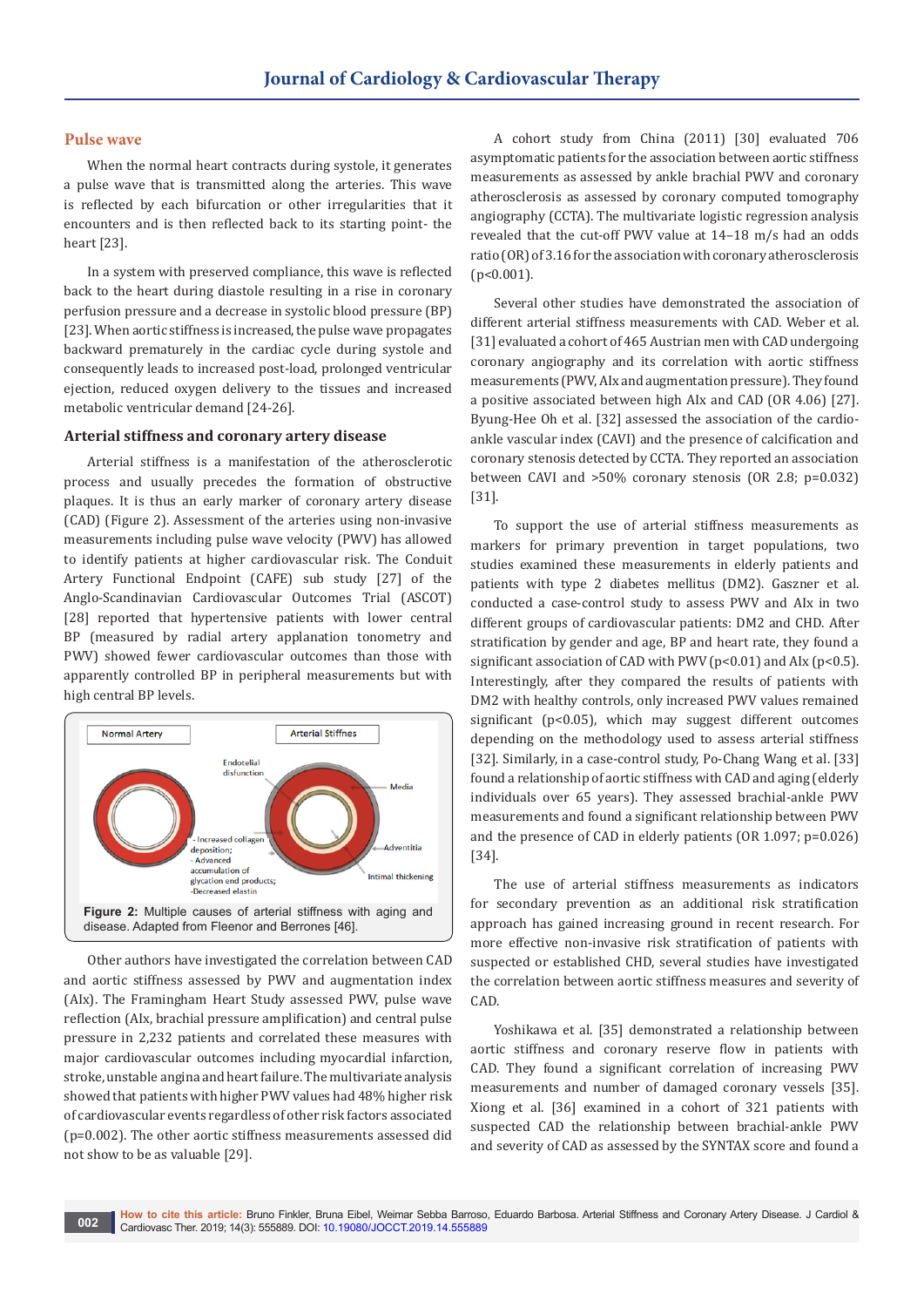significant positive relationship with PWV and corrected measures by the SYNTAX score (OR 4.13; p<0.001) [36]. Moreover, Chung et al. [37] evaluated the relationship between aortic stiffness and the SYNTAX score. In their study, brachial-ankle PWV was a major predictor of CAD (OR 1.05) and correlated with the severity of CAD as assessed by the SYNTAX score [37].

To explore an association with severity of CAD, Duman et al. [38] assessed arterial stiffness by measuring carotid-femoral PWV and its relation with the extent of CAD (as assessed by Gensini scores). There was a significant positive relationship with the variables studied ( $p$ <0.001); and the PWV cut-off of 7.3 m/s

**Table 1:** Arterial stiffness and coronary artery disease.

showed a sensitivity of 83% and a specificity of 86% for CAD diagnosis [38].

Regarding patients with coronary stenosis undergoing angioplasty, Mahfouz et al. [39] reported a positive correlation between arterial stiffness measures and intra-stent restenosis within one year of follow-up after angioplasty [39]. In contrast, in a more recent retrospective observational study, Do-Sun Lim et al. did not find any correlation between aortic stiffness measures (aortic-ankle stiffness and AIx) and CAD among patients with prior angioplasty [40]. The (Table 1) summarizes the studies assessing arterial stiffness and CAD [41-46].

| <b>Ss Author</b>         | <b>Journal</b>                            | <b>Study Design</b> | <b>Method</b>                                 | <b>Outcome</b>                                       |
|--------------------------|-------------------------------------------|---------------------|-----------------------------------------------|------------------------------------------------------|
| Weber et al. [32]        | Circulation                               | Coorte              | VOP. Alx e AP                                 | Relationship with CAD                                |
| Sharma et al. [40]       | Indian Heart Journal                      | Case-Control        | Alx e AP                                      | Relationship with CAD                                |
| Liu et al. [30]          | Atherosclerosis and Thrombosis            | Coorte              | PWV ankle-brachial                            | Association with coronary<br>stenosis                |
| Xiong et al. [35]        | Journal of Atherosclerosis and Thrombosis | Coorte              | PWV ankle-brachial                            | Association with CAD<br>severity                     |
| Park et al. [32]         | Journal of Atherosclerosis and Thrombosis | Coorte              | Ankle-brachial vascular<br>index (CAVI)       | Relationship with CAD                                |
| Lenkey et al. [33]       | Physiological Research                    | Case-control        | PWV e Alx                                     | Relationship with CAD                                |
| Fukuda et al. [34]       | Heart Journal                             | Coorte              | PWV ankle-brachial                            | Association with CAD<br>severity                     |
| Zhang et al. [41]        | Chinese Medical Journal                   | Case-control        | <b>PWV</b>                                    | Relationship with CAD                                |
| Chung et al. [36]        | The American Journal of Medical Science   | Cross sectional     | PWV ankle-brachial                            | Relationship with CAD and<br>CAD severity            |
| Chung et al. [42]        | Clinical Interventions Aging              | Cross sectional     | PWV ankle-brachial                            | Association with CAD<br>severity                     |
| Joo et al. [39]          | <b>BMC Cardiovascular Disorders</b>       | Cross sectional     | PWV ankle brachial. Alx                       | Relationship with CAD                                |
| Mahfouz et al. [38]      | Echocardiography                          | Coorte              | strain, distensibility and<br>aortic stifness | Relationship with CAD and<br>re stenosis intra stent |
| Duman et al. [37]        | Acta Cardiologica                         | Coorte              | <b>PWV</b>                                    | Relationship with CAD and<br>disease severity        |
| Watanabe et al. [43]     | Clinical and experimental Hypertension    | Coorte              | Alx                                           | Association with coronary<br>calcification           |
| Vlachopoulos et al. [44] | Atherosclerosis                           | Review              |                                               |                                                      |
| Whelton et al. [45]      | Hypertension                              | Review              |                                               |                                                      |

PWV: Pulse Wave Velocity; AIx: Augmentation Index; AP: Augmentation Pressure.

In conclusion, arterial stiffness can be understood as a pathophysiologic aging process of arteries that is strongly correlated with known major cardiovascular risk factors. Arterial stiffness measurements may have important clinical implications as evidence supports their usefulness for identifying patients at higher risk for major cardiovascular events. Recent studies have also pointed to a relationship of these measurements and established coronary disease, and it may thus help identifying patients with high risk of cardiovascular events or more extensive disease requiring more aggressive clinical management. Arterial stiffness assessments should be interpreted carefully in view of different measurement approaches and devices used in studies designed to validate their usefulness in research and clinical practice.

### **References**

- 1. [Costantino S, Paneni F, Cosentino F \(2016\) Ageing, metabolism and](https://www.ncbi.nlm.nih.gov/pubmed/26391109)  [cardiovascular disease. J Physiol 594\(8\): 2061-2073.](https://www.ncbi.nlm.nih.gov/pubmed/26391109)
- 2. [Palombo C, Kozakova M \(2016\) Arterial stiffness, atherosclerosis and](https://www.ncbi.nlm.nih.gov/pubmed/26643779)  [cardiovascular risk: Pathophysiologic mechanisms and emerging clini](https://www.ncbi.nlm.nih.gov/pubmed/26643779)[cal indications. Vascular Pharmacol 77: 1-7.](https://www.ncbi.nlm.nih.gov/pubmed/26643779)
- 3. [McEniery CM, Yasmin, Maki-Petaja KM, McDonnell BJ, Munnery M, et](https://www.ncbi.nlm.nih.gov/pubmed/20696989)  [al. \(2010\) Anglo-Cardiff Collaboration Trial Investigators. The impact](https://www.ncbi.nlm.nih.gov/pubmed/20696989)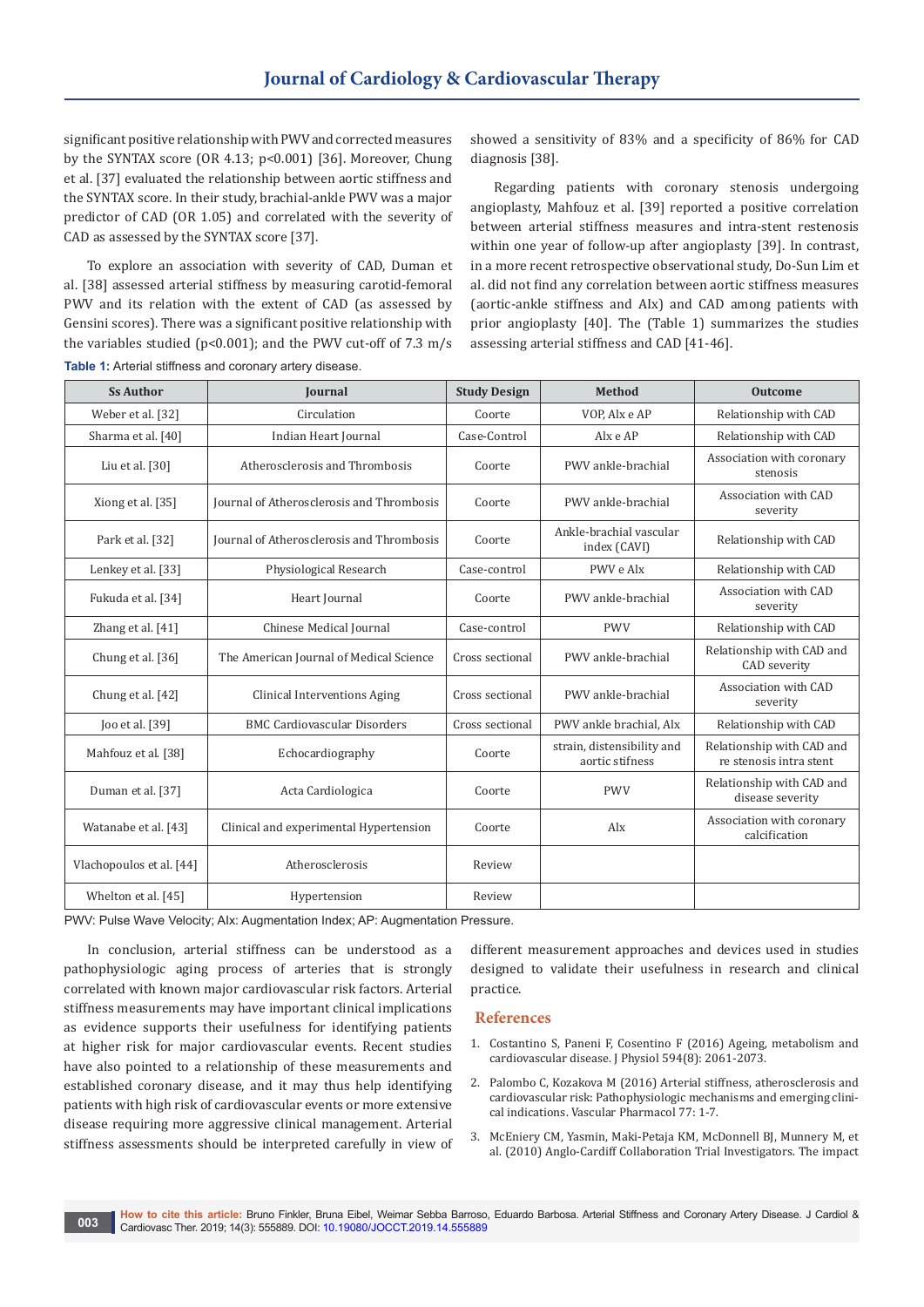[of cardiovascular risk factors on aortic stiffness and wave reflections](https://www.ncbi.nlm.nih.gov/pubmed/20696989)  [depends on age: the Anglo-Cardiff Collaborative Trial \(ACCT III\). Hy](https://www.ncbi.nlm.nih.gov/pubmed/20696989)[pertension 56\(4\): 591-597.](https://www.ncbi.nlm.nih.gov/pubmed/20696989)

- 4. [Wu MY, Li CJ, Hou MF, Chu PY \(2017\) New Insights into the Role of](https://www.ncbi.nlm.nih.gov/pubmed/28937652)  [Inflammation in the Pathogenesis of Atherosclerosis. Int J Mol Sci](https://www.ncbi.nlm.nih.gov/pubmed/28937652)  [18\(10\): 2034.](https://www.ncbi.nlm.nih.gov/pubmed/28937652)
- 5. Shirwany NA, [Zou MH \(2010\) Arterial stiffness: a brief review. Acta](https://www.ncbi.nlm.nih.gov/pubmed/20802505)  [Pharmacol Sin 31\(10\): 1267-1276.](https://www.ncbi.nlm.nih.gov/pubmed/20802505)
- 6. [Laurent S, Cockcroft J, Van Bortel L, Boutouyrie P, Giannattasio C, et al.](https://www.ncbi.nlm.nih.gov/pubmed/17000623)  [\(2006\) Expert consensus document on arterial stiffness: methodologi](https://www.ncbi.nlm.nih.gov/pubmed/17000623)[cal issues. Eur Heart J](https://www.ncbi.nlm.nih.gov/pubmed/17000623) 27(21): 2588-2605.
- 7. [de Oliveira Alvim R, Santos PC, Musso MM, de Sá Cunha R, Krieger JE,](https://www.ncbi.nlm.nih.gov/pubmed/23965633)  [et al. \(2013\) Impact of diabetes mellitus on arterial stiffness in a rep](https://www.ncbi.nlm.nih.gov/pubmed/23965633)[resentative sample of an urban Brazilian population. Diabetol Metab](https://www.ncbi.nlm.nih.gov/pubmed/23965633)  [Syndr 5\(1\): 45.](https://www.ncbi.nlm.nih.gov/pubmed/23965633)
- 8. [Tarnoki A, Tarnoki DL, Godor E, Littvay L, Horvath T, et al. \(2015\) Rela](https://journals.lww.com/jhypertension/Abstract/2015/06001/2D_05___RELATIONSHIP_OF_CORONARY_ATHEROSCLEROSIS.76.aspx)[tionship of coronary atherosclerosis with arterial stiffness and central](https://journals.lww.com/jhypertension/Abstract/2015/06001/2D_05___RELATIONSHIP_OF_CORONARY_ATHEROSCLEROSIS.76.aspx)  [systolic blood pressure. J Hypertens 33\(Suppl 1\): e29.](https://journals.lww.com/jhypertension/Abstract/2015/06001/2D_05___RELATIONSHIP_OF_CORONARY_ATHEROSCLEROSIS.76.aspx)
- 9. [Chue CD, Townend JN, Steeds RP, Ferro CJ \(2010\) Arterial stiffness in](https://www.ncbi.nlm.nih.gov/pubmed/20406771)  [chronic kidney disease: causes and consequences. Heart 96\(11\): 817-](https://www.ncbi.nlm.nih.gov/pubmed/20406771) [823.](https://www.ncbi.nlm.nih.gov/pubmed/20406771)
- 10. [Naka KK, Papathanassiou K, Bechlioulis A, Kazakos N, Pappas K, et al.](https://www.ncbi.nlm.nih.gov/pubmed/23062182)  [\(2012\) Determinants of vascular function in patients with type 2 dia](https://www.ncbi.nlm.nih.gov/pubmed/23062182)[betes. Cardiovasc Diabetol 11: 127.](https://www.ncbi.nlm.nih.gov/pubmed/23062182)
- 11. [Cecelja M, Chowienczyk P \(2009\) Dissociation of aortic pulse wave ve](https://www.ncbi.nlm.nih.gov/pubmed/19884567)[locity with risk factors for cardiovascular disease other than hyperten](https://www.ncbi.nlm.nih.gov/pubmed/19884567)[sion: a systematic review. Hypertension 54\(6\): 1328-1336.](https://www.ncbi.nlm.nih.gov/pubmed/19884567)
- 12. [Pizzi O, Brandão AA, Magalhães MEC, Pozzan R, Brandão AP \(2006\) Ve](http://departamentos.cardiol.br/dha/revista/13-1/14-velocidade-onda.pdf)[locidade de onda de pulso - o método e suas implicações prognósticas](http://departamentos.cardiol.br/dha/revista/13-1/14-velocidade-onda.pdf)  [na hipertensão arterial. Rev Bras Hipertens 13\(1\): 59-62.](http://departamentos.cardiol.br/dha/revista/13-1/14-velocidade-onda.pdf)
- 13. [Amaya R, Pierides A, Tarbell JM \(2015\) The interaction between fluid](https://www.ncbi.nlm.nih.gov/pubmed/26147292)  [wall shear stress and solid circumferential strain affects endothelial](https://www.ncbi.nlm.nih.gov/pubmed/26147292)  [gene expression. PloS One 10\(7\): e0129952.](https://www.ncbi.nlm.nih.gov/pubmed/26147292)
- 14. [Alvim RO, Santos PCJL, Bortolotto LA, Mill JG, Pereira AC \(2017\)](http://www.scielo.br/scielo.php?pid=S2359-56472017000500433&script=sci_abstract) Arte[rial Stiffness: Pathophysiological and Genetic Aspects. Int J Cardiovasc](http://www.scielo.br/scielo.php?pid=S2359-56472017000500433&script=sci_abstract)  [Sci 30\(5\): 433-441.](http://www.scielo.br/scielo.php?pid=S2359-56472017000500433&script=sci_abstract)
- 15. [Ikonomidis I, Kadoglou N, Tsiotra PC, Kollias A, Palios I, et al. \(2012\)](https://www.ncbi.nlm.nih.gov/pubmed/22534793)  [Arterial stiffness is associated with increased monocyte expression of](https://www.ncbi.nlm.nih.gov/pubmed/22534793)  [adiponectin receptor mRNA and protein in patients with coronary ar](https://www.ncbi.nlm.nih.gov/pubmed/22534793)[tery disease. Am J Hypertens 25\(7\): 746-755.](https://www.ncbi.nlm.nih.gov/pubmed/22534793)
- 16. [McNulty M, Mahmud A, Spiers P, Feely J \(2006\) Collagen type-I degra](https://www.ncbi.nlm.nih.gov/pubmed/16598292)[dation is related to arterial stiffness in hypertensive and normotensive](https://www.ncbi.nlm.nih.gov/pubmed/16598292)  [subjects. J Hum Hypertens 20\(11\): 867-873.](https://www.ncbi.nlm.nih.gov/pubmed/16598292)
- 17. [Chatzikyriakou SV, Tziakas DN, Chalikias GK, Stakos DA, Thomaidi AK,](https://www.ncbi.nlm.nih.gov/pubmed/18849192)  [et al. \(2008\) Serum levels of collagen type-I degradation markers are](https://www.ncbi.nlm.nih.gov/pubmed/18849192)  [associated with vascular stiffness in chronic heart failure patients. Eur](https://www.ncbi.nlm.nih.gov/pubmed/18849192)  [J Heart Fail 10\(12\): 1181-1185.](https://www.ncbi.nlm.nih.gov/pubmed/18849192)
- 18. [Ikonomidis I, Kadoglou N, Tritakis V, Paraskevaidis I, Dimas K, et al.](https://www.ncbi.nlm.nih.gov/pubmed/24594367)  [\(2014\) Association of Lp-PLA2 with digital reactive hyperemia, coro](https://www.ncbi.nlm.nih.gov/pubmed/24594367)[nary flow reserve, carotid atherosclerosis and arterial stiffness in cor](https://www.ncbi.nlm.nih.gov/pubmed/24594367)[onary artery disease. Atherosclerosis 234\(1\): 34-41.](https://www.ncbi.nlm.nih.gov/pubmed/24594367)
- 19. [Ikonomidis I, Tzortzis S, Andreadou I, Paraskevaidis I, Katseli C, et al.](https://www.ncbi.nlm.nih.gov/pubmed/24782115)  [\(2014\) Increased benefit of interleukin-1 inhibition on vascular func](https://www.ncbi.nlm.nih.gov/pubmed/24782115)[tion, myocardial deformation, and twisting in patients with coronary](https://www.ncbi.nlm.nih.gov/pubmed/24782115)  [artery disease and coexisting rheumatoid arthritis. Circ Cardiovasc](https://www.ncbi.nlm.nih.gov/pubmed/24782115)  [Imaging 7\(4\): 619-628.](https://www.ncbi.nlm.nih.gov/pubmed/24782115)
- 20. [Pitiriga V, Lekakis J, Kotsis V, Protogerou A, Ikonomidis I, et al. \(2006\)](https://www.ncbi.nlm.nih.gov/pubmed/17012139)  [Arterial stiffness and chlamydia pneumoniae infection in coronary ar](https://www.ncbi.nlm.nih.gov/pubmed/17012139)[tery disease. Is there a link? Scand Cardiovasc J 40\(5\): 285-290.](https://www.ncbi.nlm.nih.gov/pubmed/17012139)
- 21. [Gardier S, Vincent M, Lantelme P, Rial MO, Bricca G, et al. \(2004\)](https://www.ncbi.nlm.nih.gov/pubmed/15480098)  [A1166C polymorphism of angiotensin II type 1 receptor, blood pres](https://www.ncbi.nlm.nih.gov/pubmed/15480098)[sure and arterial stiffness in hypertension. J Hypertens 22\(11\): 2135-](https://www.ncbi.nlm.nih.gov/pubmed/15480098) [2142.](https://www.ncbi.nlm.nih.gov/pubmed/15480098)
- 22. [Lajemi M, Gautier S, Poirier O, Baguet JP, Mimran A, et al. \(2001\) Endo](https://www.ncbi.nlm.nih.gov/pubmed/11497190)[thelin gene variants and aortic and cardiac structure in never-treated](https://www.ncbi.nlm.nih.gov/pubmed/11497190)  [hypertensives. Am J Hypertens 14\(8 Pt 1\): 755-760.](https://www.ncbi.nlm.nih.gov/pubmed/11497190)
- 23. [Ikonomidis I, Makavos G, Lekakis J \(2015\) Arterial stiffness and coro](https://www.ncbi.nlm.nih.gov/pubmed/26049393)[nary artery disease. Curr Opin Cardiol](https://www.ncbi.nlm.nih.gov/pubmed/26049393) 30(4): 422-31.
- 24. [Leung MC, Meredith IT, Cameron JD \(2006\) Aortic stiffness affects the](https://www.ncbi.nlm.nih.gov/pubmed/16143654)  [coronary blood flow response to percutaneous coronary intervention.](https://www.ncbi.nlm.nih.gov/pubmed/16143654)  [Am J Physiol Heart Circ Physiol 290\(2\): 624-630.](https://www.ncbi.nlm.nih.gov/pubmed/16143654)
- 25. [Fukuda D, Yoshiyama M, Shimada K, Yamashita H, Ehara S, et al. \(2006\)](https://www.ncbi.nlm.nih.gov/pubmed/16216858)  [Relation between aortic stiffness and coronary flow reserve in patients](https://www.ncbi.nlm.nih.gov/pubmed/16216858)  [with coronary artery disease. Heart 92\(6\): 759-762.](https://www.ncbi.nlm.nih.gov/pubmed/16216858)
- 26. [Ikonomidis I, Lekakis J, Papadopoulos C, Triantafyllidi H, Paraskevaidis](https://www.ncbi.nlm.nih.gov/pubmed/18497732)  [I, et al. \(2008\) Incremental value of pulse wave velocity in the deter](https://www.ncbi.nlm.nih.gov/pubmed/18497732)[mination of coronary microcirculatory dysfunction in never treated](https://www.ncbi.nlm.nih.gov/pubmed/18497732)  [patients with essential hypertension. Am J Hypertens 21\(7\): 806-813.](https://www.ncbi.nlm.nih.gov/pubmed/18497732)
- 27. [Williams B, Lacy PS, Thom SM, Cruickshank K, Stanton A, et al. \(2006\)](https://www.ncbi.nlm.nih.gov/pubmed/16476843)  [Differential impact of blood pressure-lowering drugs on central aortic](https://www.ncbi.nlm.nih.gov/pubmed/16476843)  [pressure and clinical outcomes: principal results of the Conduit Artery](https://www.ncbi.nlm.nih.gov/pubmed/16476843)  [Function Evaluation \(CAFE\) study. Circulation 113\(9\): 1213-1225.](https://www.ncbi.nlm.nih.gov/pubmed/16476843)
- 28. [Ostergren J, Poulter NR, Sever PS, Dahl](https://www.ncbi.nlm.nih.gov/pubmed/18854748)öf B, Wedel H, et al. (2008) The [Anglo-Scandinavian Cardiac Outcomes Trial: blood pressure-lower](https://www.ncbi.nlm.nih.gov/pubmed/18854748)ing limb: effects in patients with type II diabetes. J Hypertens 26(11): [2103-2111.](https://www.ncbi.nlm.nih.gov/pubmed/18854748)
- 29. [Mitchell GF, Hwang SJ, Vasan RS, Larson MG, Pencina MJ, et al. \(2010\)](https://www.ncbi.nlm.nih.gov/pubmed/20083680)  [Arterial stiffness and cardiovascular events: The Framingham Heart](https://www.ncbi.nlm.nih.gov/pubmed/20083680)  [Study. Circulation 121\(4\): 505-511.](https://www.ncbi.nlm.nih.gov/pubmed/20083680)
- 30. [Liu CS, Li CI, Shih CM, Lin WY, Lin CH, et al. \(2011\) Arterial stiffness](https://www.ncbi.nlm.nih.gov/pubmed/21467807)  [measured as pulse wave velocity is highly correlated with coronary](https://www.ncbi.nlm.nih.gov/pubmed/21467807)  [atherosclerosis in asymptomatic patients. J Atheroscler Thromb 18\(8\):](https://www.ncbi.nlm.nih.gov/pubmed/21467807)  [652-658.](https://www.ncbi.nlm.nih.gov/pubmed/21467807)
- 31. [Weber T, Auer J, O'Rourke MF, Kvas E, Lassnig E, et al. \(2004\) Arterial](https://www.ncbi.nlm.nih.gov/pubmed/14662706)  [Stiffness, Wave Reflections, and the Risk of Coronary Artery Disease.](https://www.ncbi.nlm.nih.gov/pubmed/14662706)  Circulation [109\(2\): 184-189.](https://www.ncbi.nlm.nih.gov/pubmed/14662706)
- 32. [Park JB, Park HE, Choi SY, Kim MK, Oh BH \(2013\) Relation between](https://www.ncbi.nlm.nih.gov/pubmed/23524474)  [Cardio-ankle vascular index and coronary artey calcification or steno](https://www.ncbi.nlm.nih.gov/pubmed/23524474)[sis in asymptomatic subjects. J Atheroscler Thromb](https://www.ncbi.nlm.nih.gov/pubmed/23524474) 20(6): 557-567.
- 33. [Chung CM, Tseng YH, Lin YS, Hsu JT, Wang PC \(2015\) Association of](https://www.ncbi.nlm.nih.gov/pubmed/26316732)  [brachial-ankle pulse wave velocity with atherosclerosis and presence](https://www.ncbi.nlm.nih.gov/pubmed/26316732)  [of coronary artery disease in older patients. Clin Interv Aging](https://www.ncbi.nlm.nih.gov/pubmed/26316732) 10: [1369-1375.](https://www.ncbi.nlm.nih.gov/pubmed/26316732)
- 34. Lenkey Z, Illyés M, Bö[cskei R, Husznai R, Sárszegi Z, et al. \(2014\) Com](https://www.ncbi.nlm.nih.gov/pubmed/24702500)[parison of Arterial Stiffness Parameters in Patients With Coronary](https://www.ncbi.nlm.nih.gov/pubmed/24702500)  [Artery Disease and Diabetes Mellitus Using Ateriograph. Physiol Res](https://www.ncbi.nlm.nih.gov/pubmed/24702500)  [63\(4\): 429-437.](https://www.ncbi.nlm.nih.gov/pubmed/24702500)
- 35. [Fukuda D, Yoshiyama M, Shimada K, Yamashita H, Ehara S, et al. \(2006\)](https://www.ncbi.nlm.nih.gov/pubmed/16216858)  [Relation between aortic stiffness and coronary flow reserve in patients](https://www.ncbi.nlm.nih.gov/pubmed/16216858)  [with coronary artery disease. Heart 92\(6\): 759-762.](https://www.ncbi.nlm.nih.gov/pubmed/16216858)
- 36. [Xiong Z, Zhu C, Zheng Z, Wang M, Wu Z, et al. \(2012\) Relationship be](https://www.ncbi.nlm.nih.gov/pubmed/22785141)[tween arterial stiffness assessed by brachial-ankle pulse wave velocity](https://www.ncbi.nlm.nih.gov/pubmed/22785141)  [and coronary artery disease severity assessed by the SYNTAX score. J](https://www.ncbi.nlm.nih.gov/pubmed/22785141)  [Atheroscler Thromb 19\(11\): 970-976.](https://www.ncbi.nlm.nih.gov/pubmed/22785141)
- 37. [Chung CM, Yang TY, Lin YS, Chang ST, Hsiao JF, et al. \(2014\) Rela](https://www.ncbi.nlm.nih.gov/pubmed/24845468)tion of arterial stiffness assessed by brachial-ankle pulse wave velocity to complexity of coronary [artery disease. Am J Med Sci 348\(4\):](https://www.ncbi.nlm.nih.gov/pubmed/24845468)  [294-299.](https://www.ncbi.nlm.nih.gov/pubmed/24845468)